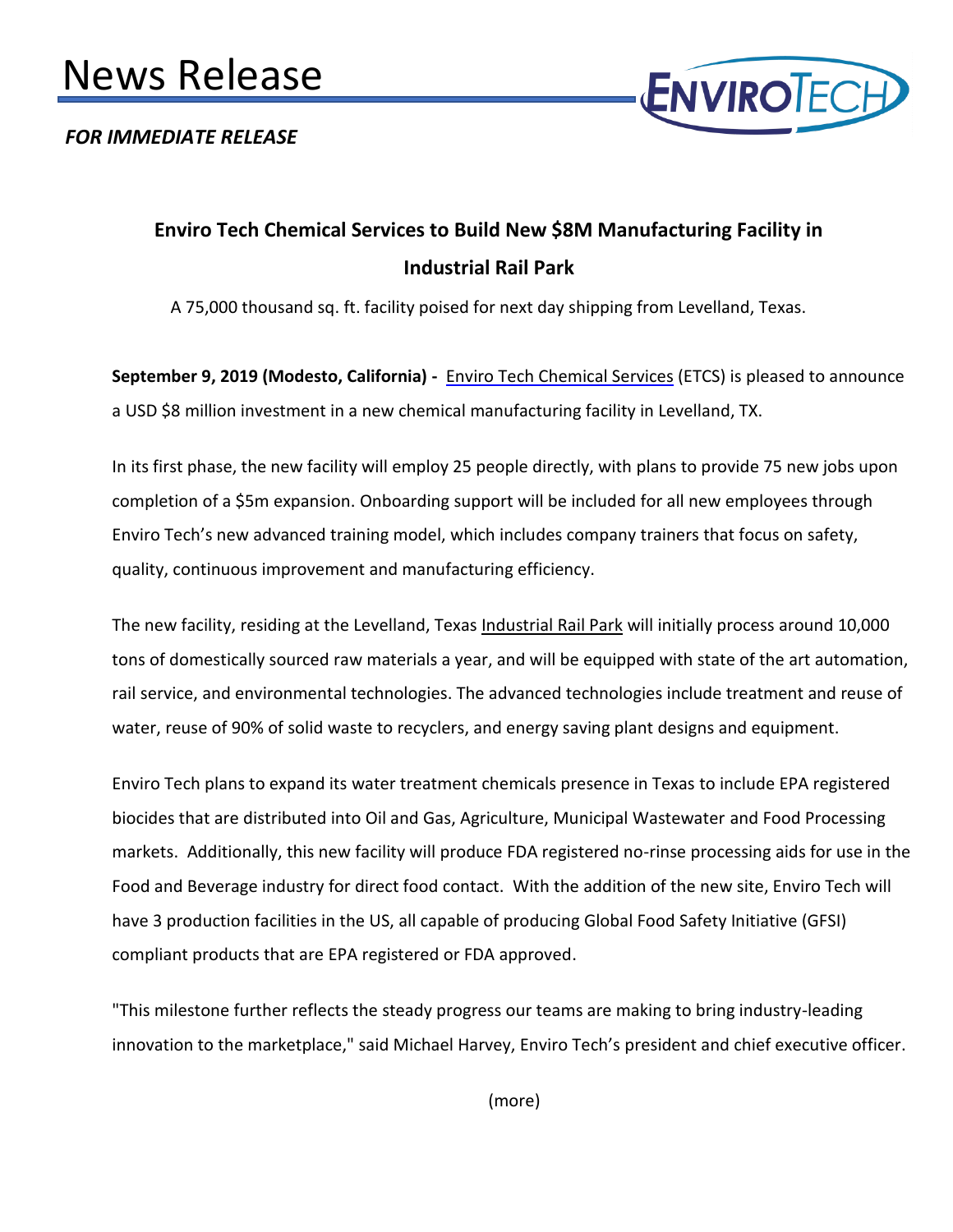Water recycling in the Permian Basin has become a critical operation over the past several years. Envirotech is poised to present environmentally conscious solutions to produced water recycling, which will help relieve stress on water disposal wells. The company is making further investments in research and development of chemical technologies and application techniques to reduce chemical consumption and increase the viability of water reuse in the Permian Basin and beyond.

The company's expansion will create new product offerings in new markets and increase production capacity alongside Enviro Tech's flagship plant in Helena, AR and corporate manufacturing facility in Modesto, CA. Upon facility completion, service companies in the Permian and surrounding areas will be able to appreciate quick shipments of high-quality chemicals, plus benefit from local expertise and technical assistance as needed. In addition, current water treatment and food processing customers will realize better transit times and increased capacity.

Harvey said this about the local Texan agencies, "We are very pleased with the level of support and commitment from the City of Levelland and its Economic Development team. Their backing has been a major factor in our decision to expand our local presence, and we look forward to becoming a key employer in the area over the next few years." Harvey concluded that a site groundbreaking ceremony has been scheduled for Friday, Sept. 20<sup>th</sup> at the Industrial Rail Park in Levelland, Texas.

###